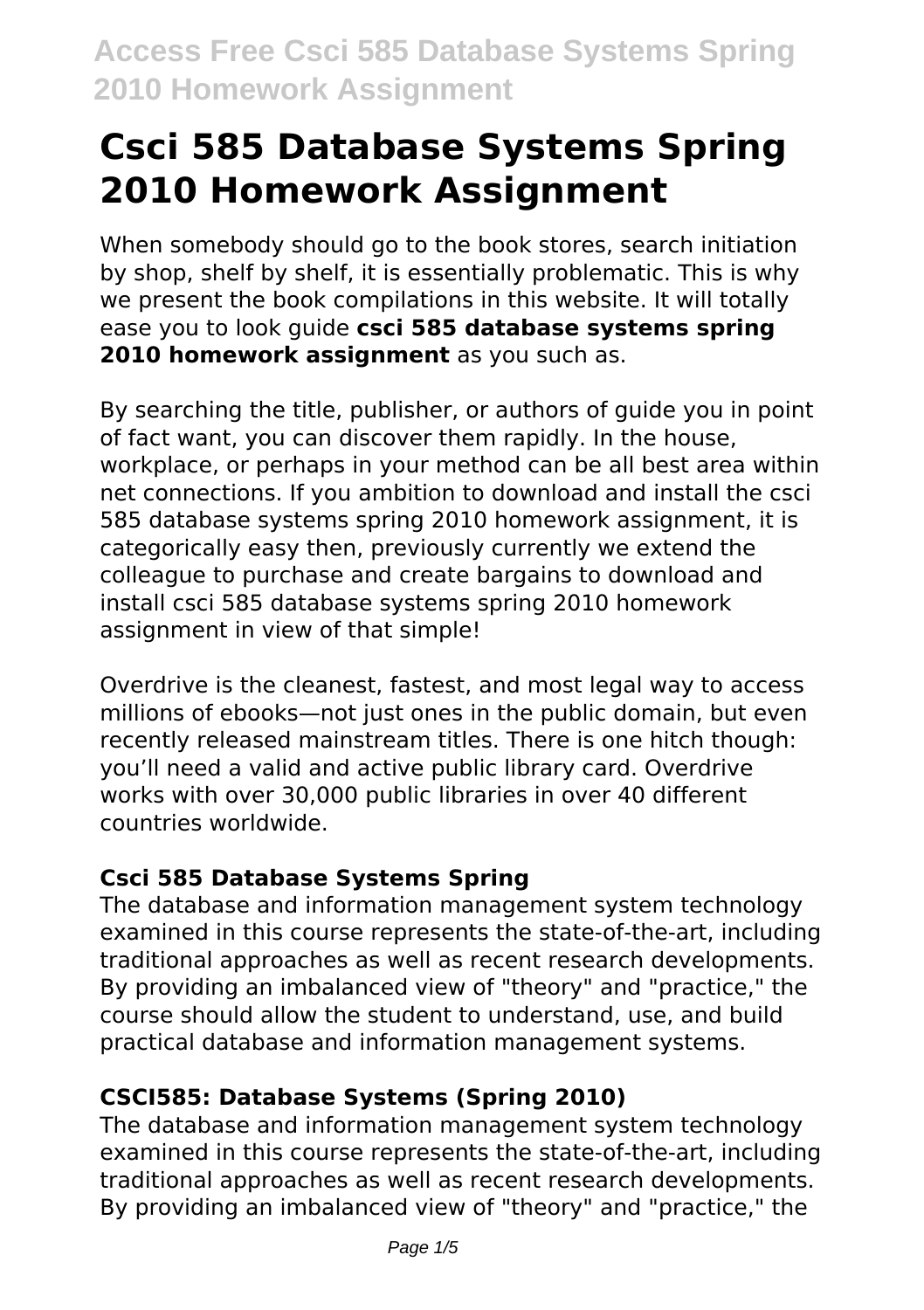course should allow the student to understand, use, and build practical database and information management systems.

#### **CSCI585: Database Systems (Spring 2002)**

####The database and information management system technology examined in this course represents the state-of-theart, including traditional approaches as well as recent research developments. By providing a balanced view of "theory" and "practice," the course should allow the student to understand, evaluate, and utilize practical database and information management systems.

#### **CS585: Home - University of Southern California**

CSCI 585: Database Systems Spring 2016 - Midterm Exam 3/4/16, 6:00-7:00 PM Name: \_\_\_\_\_ Student ID: \_\_\_\_\_ Question Your score Max score 1 3 2 6 3 4 4 3 5 4 6 2 7 5+1 8 3 Bonus 1 Total 32 HAVE FUN!! Question 1 [3 points] Consider the four entities shown below: Draw a single E-R diagram that depicts the info contained, as a subclass/superclass hierarchy - use whatever notation you are familiar with.

#### **Sample Exam - CSCI 585 - CSCI 585 Database Systems Spring ...**

CSCI 585- Database Systems Spring 2010 Homework Assignment 1, Part 1 Due: 02/10/2010 Project Description The goal of this assignment is to 1) design a conceptual schema using the (E) ER Data model, 2) incorporate this schema into an OR-DBMS, and 3) run queries on this database.

#### **Csci 585 Database Systems Spring 2010 Homework Assignment**

CSCI 585 Database Systems . School: University of ... CSCI 585 Spring 2018 Syllabus.pdf University of Southern California Database Systems CSCI 585 - Spring 2014 Register Now CSCI 585 Spring 2018 Syllabus.pdf. 1 pages. HW5: Data viz.pdf ...

#### **CSCI 585 : Database Systems - USC**

Computer Science 585: Database Systems (4.0 units) Database system architecture; conceptual database models; semantic, object-oriented, logic-based, and relational databases; user and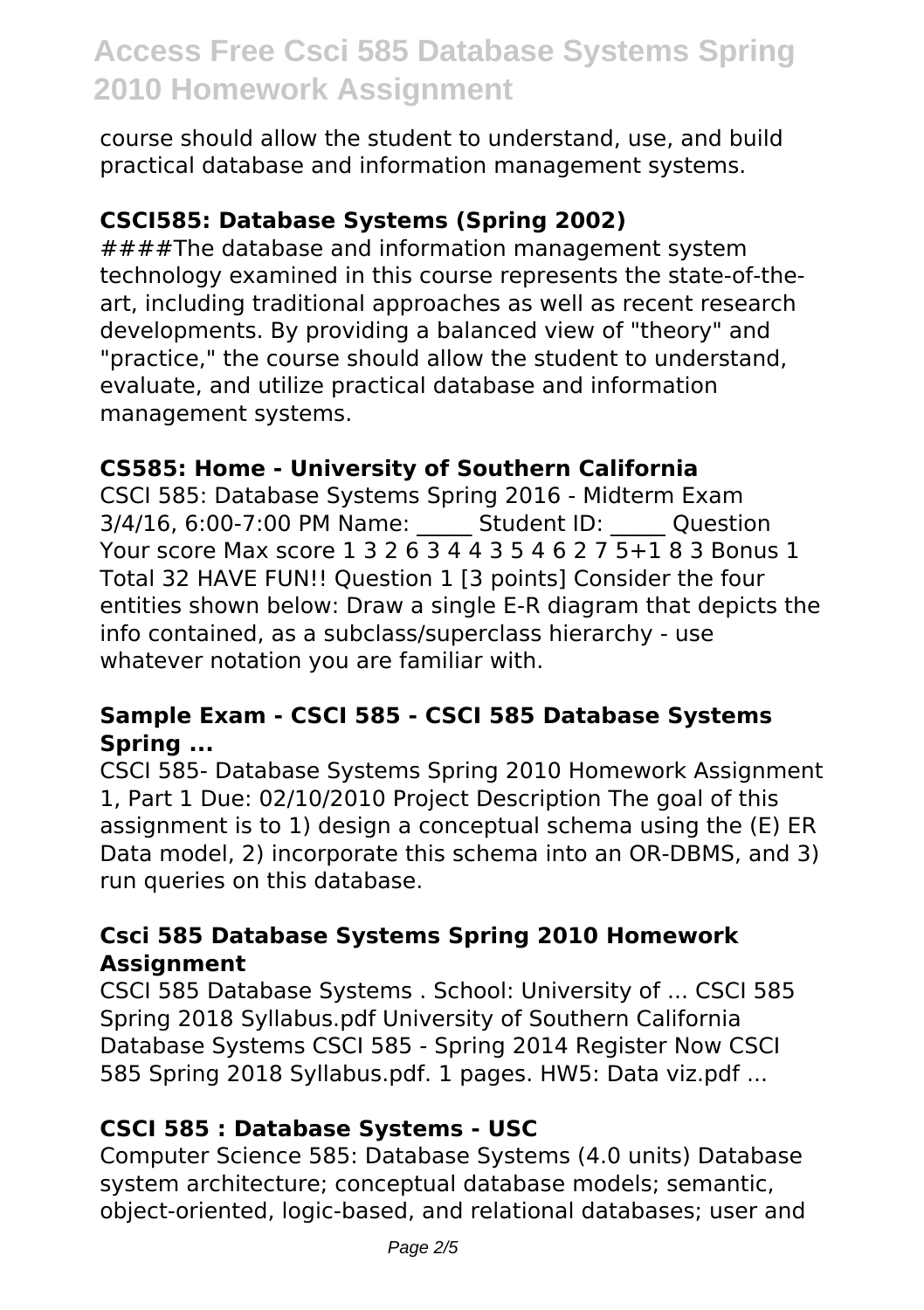program interfaces; database system implementation; integrity, security, concurrency and recovery.

#### **CSCI 585 - University of Southern California**

To get started finding Csci 585 Database Systems Spring 2010 Homework Assignment , you are right to find our website which has a comprehensive collection of manuals listed. Our library is the biggest of these that have literally hundreds of thousands of different products represented.

#### **Csci 585 Database Systems Spring 2010 Homework Assignment ...**

Computer Science 585: Database Systems (4.0 units) Database system architecture; conceptual database models; semantic, object-oriented, logic-based, and relational databases; user and program interfaces; database system implementation; integrity, security, concurrency and recovery.

#### **Course · USC Schedule of Classes**

Credit to: Prof. Saty Raghavachary, CSCI 585, Spring 2020. outline. About distributed database management systems (DDBMSs) and their components; How database implementation is affected by different levels of data and process distribution; How transactions are managed in a distributed database environment

#### **Netside · where knowledge is shared, ideas are spread.**

CSCI 585 Database Systems Units: 4 Terms Offered: FaSpSm. Database system architecture; conceptual database models; semantic, object-oriented, logic-based, and relational databases; user and program interfaces; database system implementation; integrity, security, concurrency and recovery.

#### **CSCI 585 Database Systems - Acalog ACMS™**

CSCI 4333 Design of Database Systems Spring 2019 by K. Yue. 1. General Information. 15820 4333.1 Class number: 23461 Monday and Wednesday 1:00pm to 2:20pm Delta 242 15957 4333.1 Class number: 23461 Monday and Wednesday 4:00pm to 5:20pm Delta 241. 1.1 Instructor. Dr. Kwok-Bun Yue, Professor of Computer Science and Computer Information Systems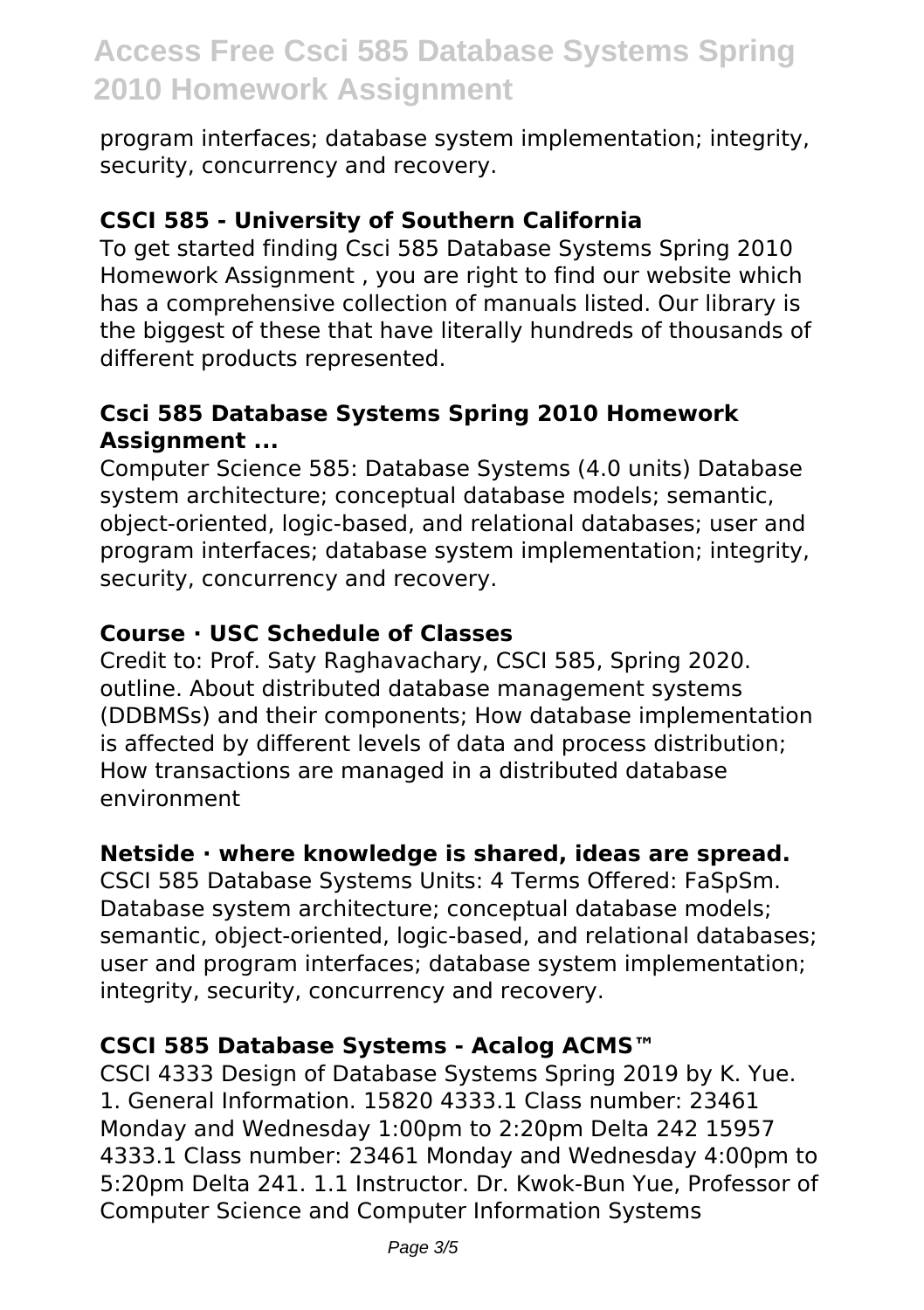### **CSCI 4333 Design of DB Systems Spring 2019**

CSCI 4333.1 Design of Database Systems Spring 2020 . Mid-Term Examination . Last Name: First Name: ... The goal is to build a highly simplified toy prototype database for a Small Toy Discussion Board (STBD) application. ... department with code 'CSCI', together with the names of their major departments ...

#### **CSCI 4333.1 Design of Database Systems Spring 2020 Mid ...**

CSCI 585 - Database Systems: MS in Computer Science - Artificial Intelligence: CSCI 572 - Information Retrieval & Web Search Engines (can substitute for CSCI 571) CSCI 585 - Database Systems (can be used as a group elective) MS in Computer Science - Computer Networks: CSCI 572 - Information Retrieval & Web Search Engines CSCI 585 - Database Systems

#### **Fall Offer Headstart - BEGIN FALL SEMESTER ONLINE - USC ...**

CSCI 585 - USC. Contribute to thekhushishah/Database-Systems development by creating an account on GitHub.

#### **GitHub - thekhushishah/Database-Systems: CSCI 585 - USC**

Computer Science 585: Database Systems (3.0 units) Database system architecture; conceptual database models; semantic, object-oriented, logic-based, and relational databases; user and program interfaces; database system implementation; integrity, security, concurrency and recovery.

### **CSCI 585: Database Systems · USC Schedule of Classes**

Computer Science 585: Database Systems (4.0 units) Database system architecture; conceptual database models; semantic, object-oriented, logic-based, and relational databases; user and program interfaces; database system implementation; integrity, security, concurrency and recovery. Recommended preparation: ...

## **CSCI 585: Database Systems · USC Schedule of Classes**